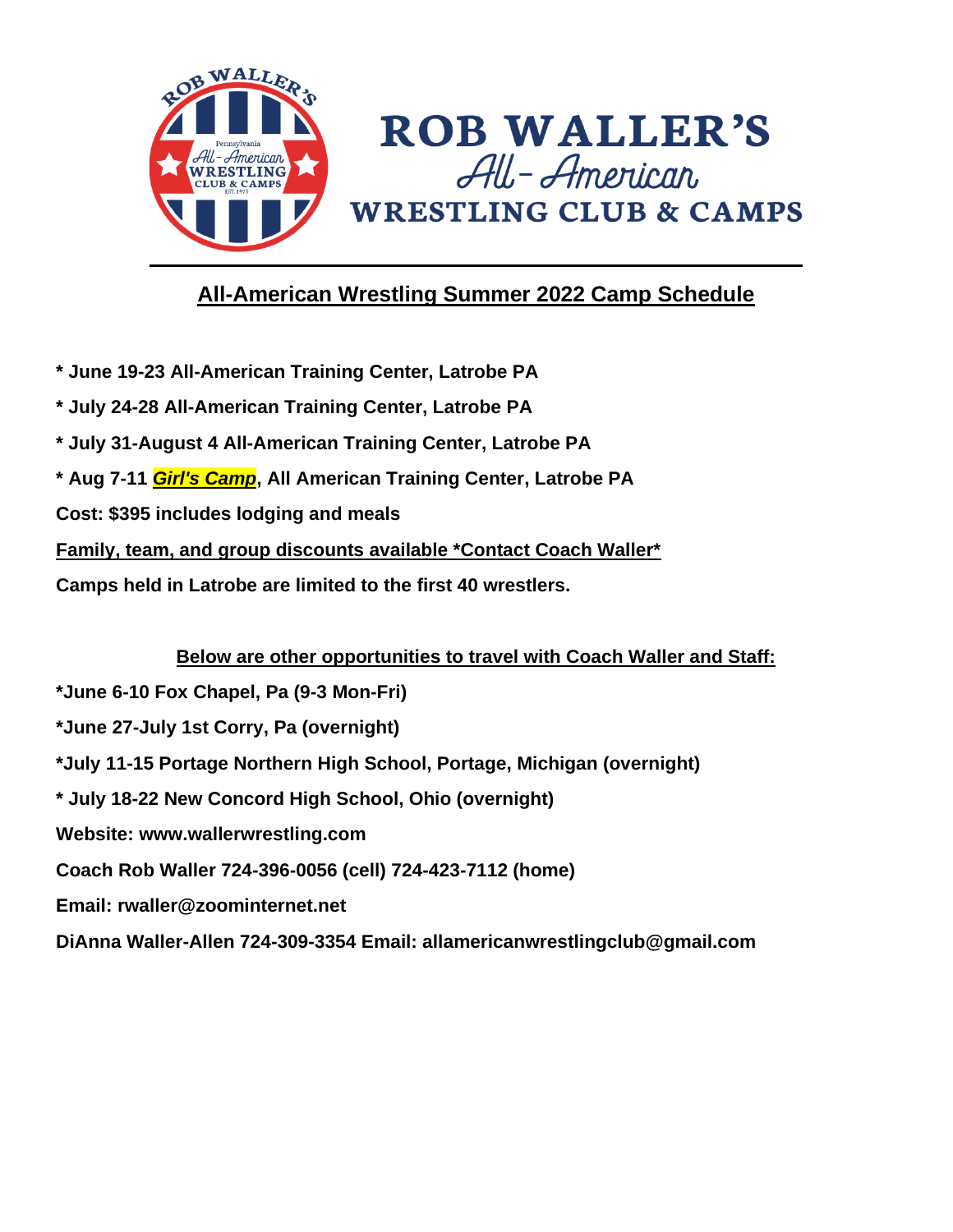

## **All-American Training Center: 183 Dutch Hill Road Latrobe, PA 15650-4680** *\*\*\*\*\* Parents must sign Release Form in order for wrestler to step on the mat \*\*\*\*\**

| City:   |                                                                                                                                                                                                                                                                                                                 | State: Zip: 210.                                                    |
|---------|-----------------------------------------------------------------------------------------------------------------------------------------------------------------------------------------------------------------------------------------------------------------------------------------------------------------|---------------------------------------------------------------------|
|         | Age: Grade: DOB: Weight:                                                                                                                                                                                                                                                                                        | Ibs                                                                 |
| School: |                                                                                                                                                                                                                                                                                                                 | <b>Example 2018</b> The state of years wrestled: The USA/PAWF Card# |
|         | Home Phone#: (<br>) and $\frac{1}{2}$ and $\frac{1}{2}$ and $\frac{1}{2}$ and $\frac{1}{2}$ and $\frac{1}{2}$ and $\frac{1}{2}$ and $\frac{1}{2}$ and $\frac{1}{2}$ and $\frac{1}{2}$ and $\frac{1}{2}$ and $\frac{1}{2}$ and $\frac{1}{2}$ and $\frac{1}{2}$ and $\frac{1}{2}$ and $\frac{1}{2}$ and $\frac{1$ | Cell#:                                                              |
|         | Father: Work#:( ) -                                                                                                                                                                                                                                                                                             | Cell#:                                                              |
|         | Mother: Work#:( ) - The set of the set of the set of the set of the set of the set of the set of the set of the set of the set of the set of the set of the set of the set of the set of the set of the set of the set of the                                                                                   | Cell#:                                                              |
|         |                                                                                                                                                                                                                                                                                                                 |                                                                     |

**All Parents/Guardians MUST sign the following 2 (two) Releases: \*\*\* Make sure wrestler's name is** *printed* **in** *BOTH* **spaces provided \*\*\***

### **1. Permission to Treat**

Coach Waller and/or his designee (i.e. staff member) have permission to have (Wrestler's Name) treated if necessary at the appropriate facility if he is injured, or if he appears to be injured.

### **2. Indemnification by Parent or Guardian of Applicant**

| The undersigned parent or guardian of | (Wrestler's Name) |
|---------------------------------------|-------------------|
|                                       |                   |

The applicant, for and in further consideration of the wrestling camp accepting said applicant does hereby release and discharge the curators of Rob Waller's All-American Wrestling Club/Camp and it's representatives, employees and agents from any and all debts, claims and demands, actions, damages, causes of action, judgments or suits of any kind which may result of this applicant participation in, traveling to or from the All-American Wrestling Club/Camp, and hereby agree to have and indemnify and keep harmless the curators of the All-American Wrestling Camps, it's representatives, employees and agents against liability claims, judgments or demands for damages arising as a result of any course instruction given the applicant by Coach Waller or any designee of Rob Waller's All-American Wrestling Club/Camps.

Parent/Guardian Signature \_\_\_\_\_\_\_\_\_\_\_\_\_\_\_\_\_\_\_\_\_\_\_\_\_\_\_\_\_\_\_\_\_\_\_\_\_\_\_\_\_\_\_\_ Date \_\_\_\_\_\_\_\_\_\_\_\_\_\_\_